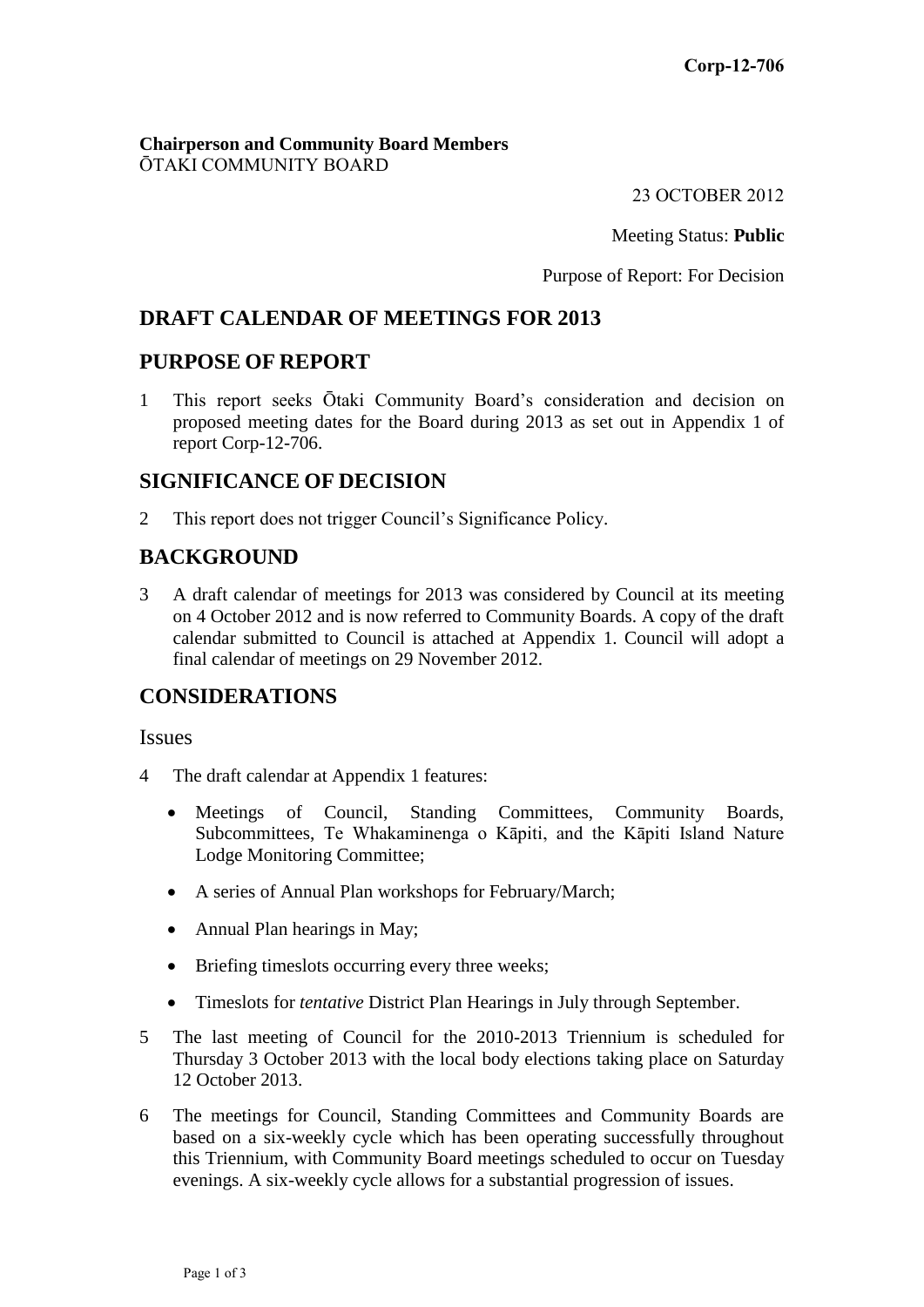- 7 Legislation requires that meeting agendas be received by meeting participants at least two clear working days ahead of the meeting date. This standard is exceeded in most cases in order to give Elected Members as much time as possible to consider reports and associated information.
- 8 Reports going forward to any decision-making body undergo an internal peer review process to ensure that the information, advice and options provided are of the highest quality. These processes, both statutory and oeprational add to the lead time required for the comprehensive consideration of issues.
- 9 From time to time meetings have to be cancelled or rescheduled for unavoidable reasons. In either event the matter is discussed initially between the senior manager appointed to the Board, and the Board Chair before Elected Members are informed and/or consulted. Meetings (including any changes) are publicly advertised and also flagged in the Elected Members' Bulletin.
- 10 Proposed dates for Board meetings in 2013 are:
	- 5 February
	- 19 March
	- 30 April
	- $\bullet$  11 June
	- $\bullet$  23 July
	- 3 September
- 11 The Community Boards' Conference, which is held every two years, is scheduled for 9-11 May 2013, and the annual Local Government New Zealand Conference is scheduled for 21-23 July 2013.

#### Financial Considerations

12 There are no financial considerations.

#### Legal Considerations

13 There are no legal considerations.

#### Delegation

14 The Community Board may make a decision on this matter.

#### **Consultation**

15 It is common practice for Council to refer the draft calendar to Community Boards for their comment before adopting the final version later in the year.

#### Policy Implications

16 There are no policy considerations.

### Tāngata Whenua Considerations